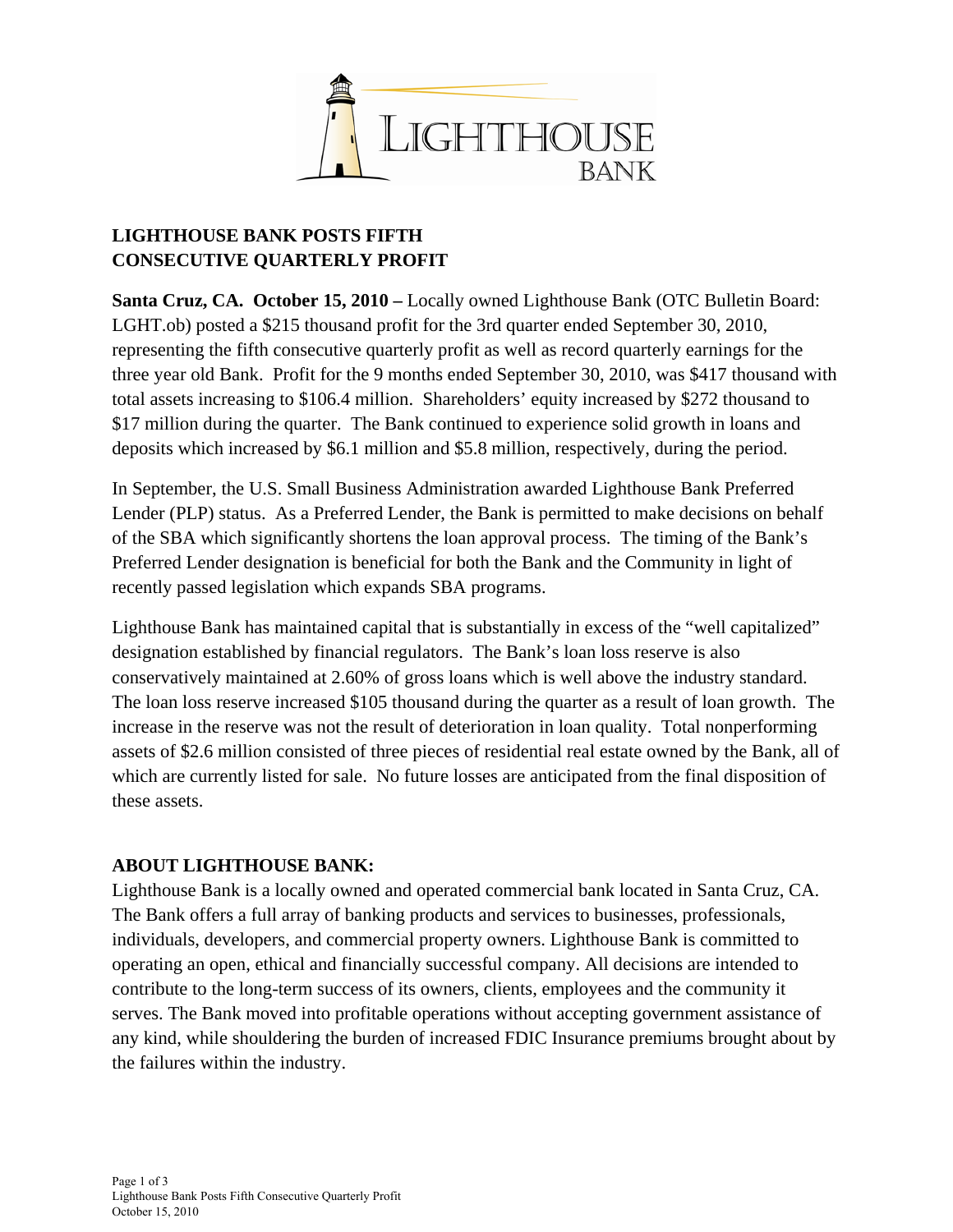Lighthouse Bank is located at 111 Mission Street in Downtown Santa Cruz, Ca. Lighthouse Bank's common stock is listed on the Over-the-Counter (OTC) Bulletin Board under the stock symbol LGHT.OB. More Information on the Bank may be obtained through its website www.lighthousebank.net or by calling 831-600-4000.

*This release may contain forward-looking statements that are subject to risks and uncertainties. Such risks and uncertainties may include but are not necessarily limited to fluctuation in interest rates, inflation, government regulations and general economic conditions, and competition within the business areas in which the Bank is conducting its operations, including the real estate market in California and other factors beyond the Bank's control. Such risks and uncertainties could cause results for subsequent interim periods or for the entire year to differ materially from those indicated. Readers should not place undue reliance on the forward looking statements, which reflect management's view only as of the date hereof. The Bank undertakes no obligation to publicly revise these forward-looking statements to reflect subsequent events or circumstances.*

####